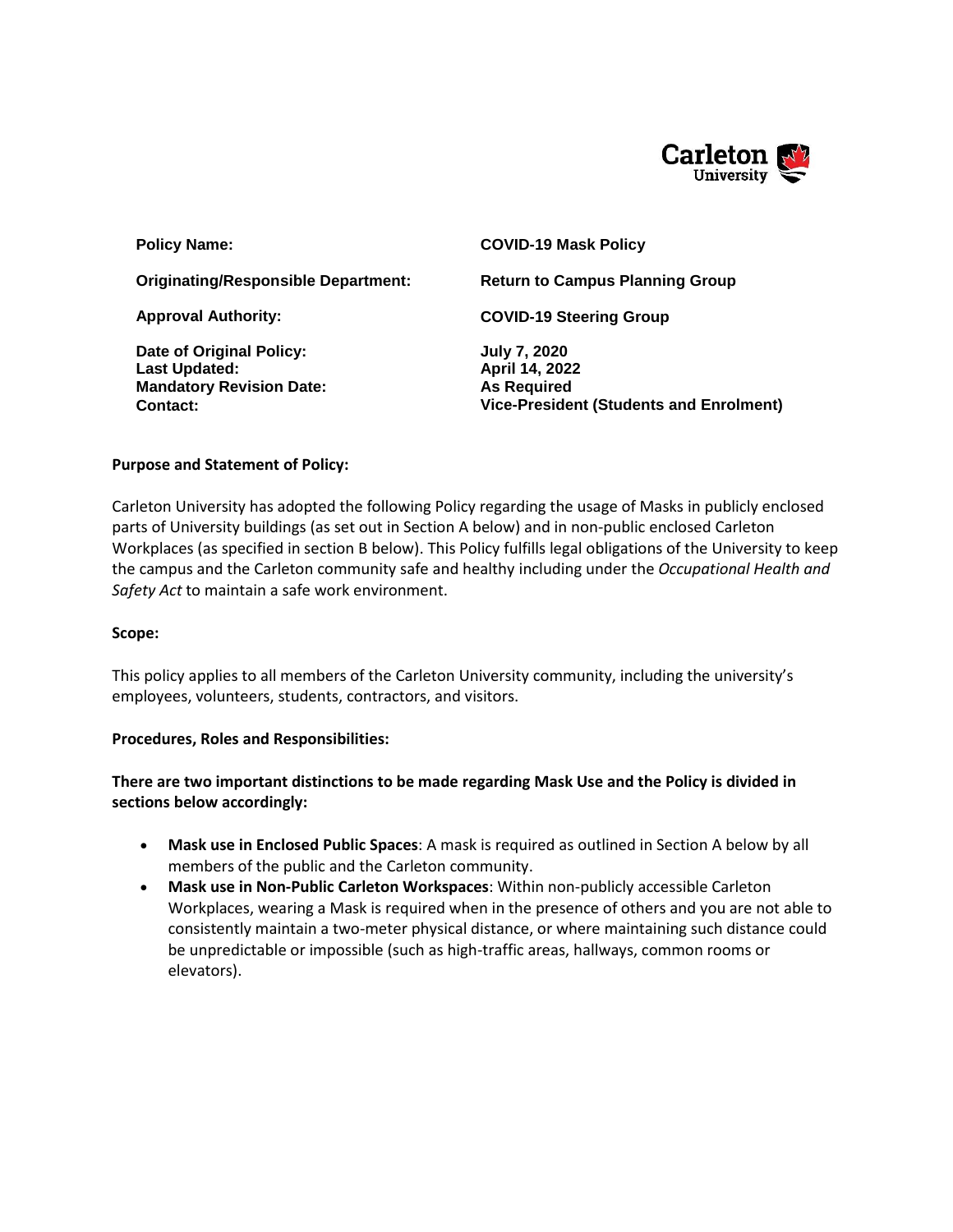# **A. Mandatory Requirements for Enclosed Public Spaces on University Property**

### **Section 1 – Mandatory Mask in Enclosed Public Spaces**

As required by health and safety requirements, subject to Section 2 below, every person who enters or remains in an Enclosed Public Space on university property shall wear a Mask in a manner that covers their mouth, nose, and chin. Enclosed Public Space does not include any spaces or premises on campus that are closed to members of the public. Mask use in non-public spaces is set out in section B below.

#### **Section 2 - Exemptions**

Exemptions to the Mask requirement include:

(a) Children under two years of age;

(b) a person with a medical condition, including breathing difficulties or cognitive difficulties that inhibits them from wearing a Mask;

(c) a person who is unable to put on or remove their Mask without the assistance of another person;

(d) a person who needs to temporarily remove their Mask for the purposes of:

- i. receiving services that require the removal of their Mask;
- ii. actively engaging in an athletic or fitness activity including water based activities;
- iii. consuming food or drink;
- iv. as may be necessary for the purposes of health and safety.

(e) a person who is being accommodated in accordance with the Ontario *Human Rights Code;*

(f) a person who is employed by or is an agent of Carleton University is not required to wear a mask in an Enclosed Public Space when in an area of campus that is not designated or open for public access and is able to maintain a physical distance of two metres from every other person while in an indoor area (Mask use in those areas is required as set out below in section B).

# **Implementation and Offences**

Implementation of this policy will be enacted and enforced in 'good faith' and should be primarily used as a means to educate people on Mask use in public spaces. Failure to comply with the Policy may be subject to discipline and/or removal from campus.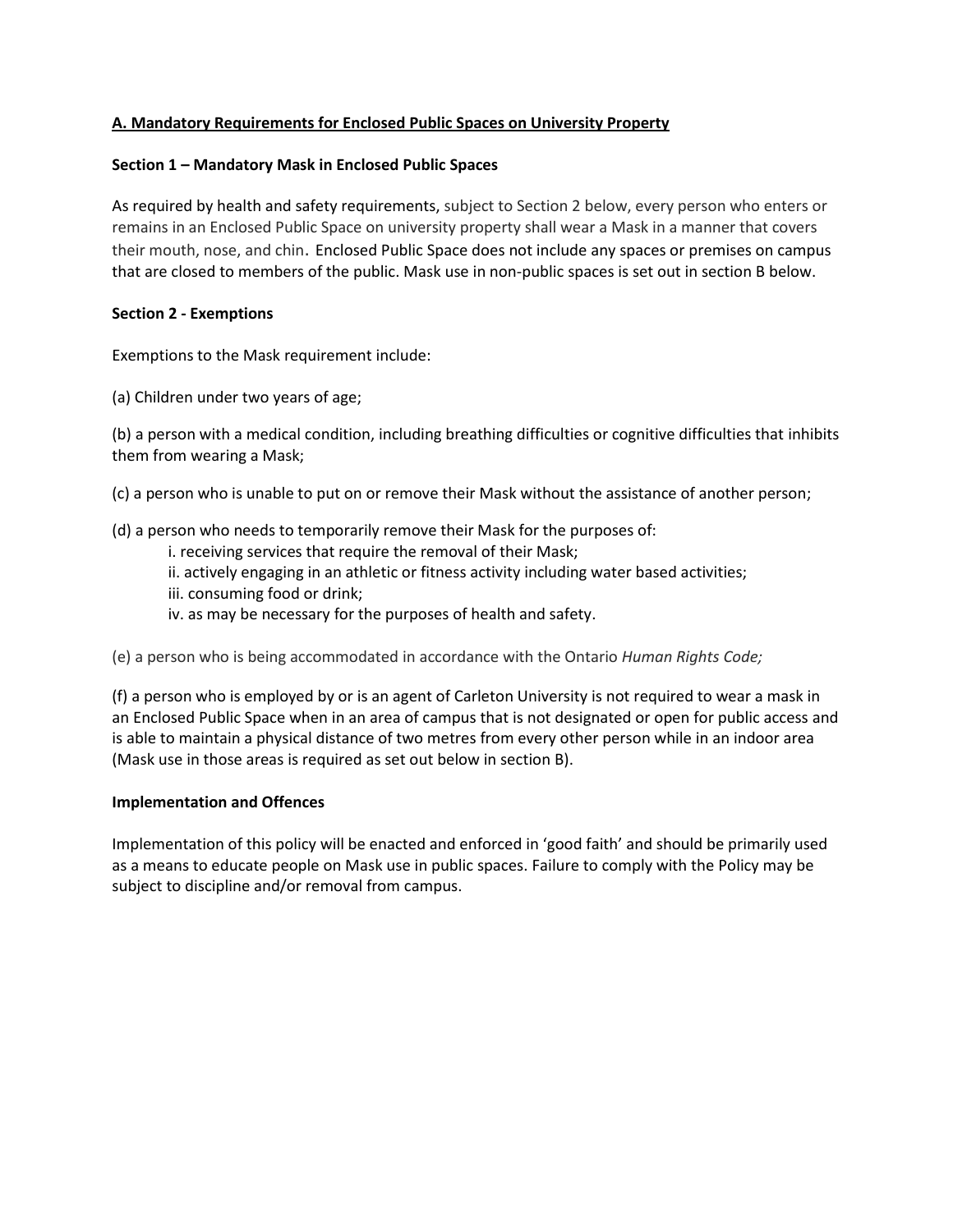# **B. Mandatory Mask Requirements for Non-Public Carleton Workspaces and Vehicles**

Individuals present in Carleton Workplaces are required to use Masks at times when a 2-metre physical distance cannot be consistently maintained or they are in common or shared spaces. Examples of such situations include common areas of offices, hallways, lobbies, elevators and high traffic areas. Accordingly, if, for example, an employee is working in a closed office, or at a workstation that is at least 2 metres away from the nearest occupied workstation, wearing a Mask would not be expected. The effectiveness of Masks to prevent the transmission of COVID-19 is directly related to their appropriate and consistent use in conjunction with the physical distancing and hand hygiene to prevent the transmission of COVID-19.

# **Mandatory Mask Use in Vehicles:**

Mask use is mandatory in all vehicles owned or operated by the University.

# **Provision of masks:**

All Carleton University employees will be provided with two (2) reusable face coverings in a personal care kit and are expected to use them as outlined in this Policy. The personal care kit can be obtained on eShop. If employees want to use personal masks, they should meet the minimum standards and fit properly. Requests for additional masks should be discussed with managers. The provision of masks to non-employees attending Carleton workplaces will be established on a case by case basis. A small number of disposable masks will be available in limited situations where individuals required to attend Carleton workplaces do not have any masks of their own.

# **Mask use complements vaccination and health and safety measures including**:

(a) frequent hand washing using warm water and soap for at least 20 seconds; alternatively, using hand sanitizer with a minimum of 60% alcohol base;

- (b) mandatory staying at home if ill or experiencing any symptoms;
- (c) Limiting close contacts when possible;
- (d) avoiding touching the face, mouth, nose or eyes;
- (e) covering your cough with tissues or your sleeve; and
- (f) cleaning and disinfecting your surfaces and objects.

Using a mask is intended to complement, and not replace, health and safety measures to prevent the transmission of COVID-19. Mask use is particularly important when it is not possible or is unpredictable to consistently maintain a 2-metre physical distance from others.

# **Accommodations for Mask Use:**

Employees have a responsibility under the *Occupational Health and Safety Act* to comply with employer direction regarding employee health and safety measures. However, if there are specific medical or physical limitations that could prevent individuals from wearing a mask in a common spaces and high traffic areas of a Carleton Workplace, these should be brought to the attention of managers and Human Resources as soon as possible so that appropriate accommodations can be discussed and implemented.